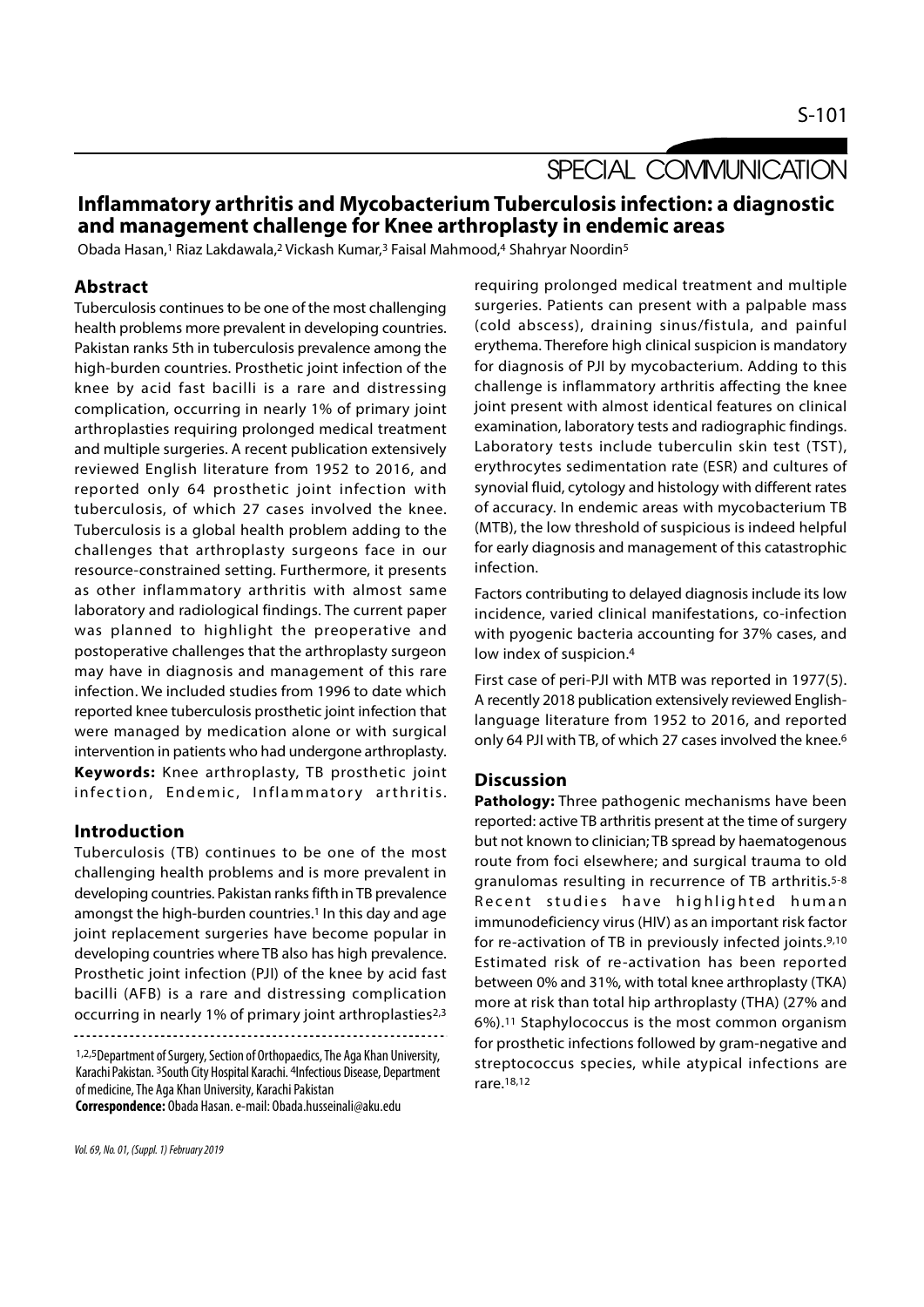MTB has limited biofilm-formation capacity which, if formed, is very thin and has a lesser tendency to adhere to implants compared to the biofilmforming staphylococci which have ample biofilm-forming capacity and

stronger ability to multiply and adhere on surface of all types of implants.13-15 Because of these factors, MTB is more susceptible to anti-TB agents and, if implant is stable, removal of hardware is not needed.13,16 Nevertheless, emergence of multidrug-resistant (MDR) and extensively drug-resistant (XDR) TB has complicated its management.16

Clinical presentation: PJI of knee with MTB has a varied clinical presentation. Constitutional symptoms, including fever, weight loss and night sweats, are not seen in all cases and a previous history of pulmonary Koch's is often absent.17,18 Patients can present with a palpable mass (cold abscess), draining sinus/fistula, and painful erythema. Therefore high clinical suspicion is mandatory for diagnosis of PJI by mycobacterium. Onset of symptoms within 2 month after arthroplasty is considered "early presentation" whereas onset of symptoms after 2 months is labelled as "delayed presentation".7,19

Role of lab investigation: The ESR level may be elevated, but has a low specificity. ESR levels remain elevated for about 90 days or more than a year after arthroplasty, making it a less valuable test at least during this timeframe.14,20 TST is sensitive, but has a reduced positive predictive value (PPV) in populations with a low infection rate. It may report false negative results in patients who are immune-compromised, malnourished or HIVpositive.3 It is also not able to differentiate between active and latent TB. Clinical utility of different tests in diagnosing extra-pulmonary TB also need to be considered (Table 1).

Role of radiological investigation: Plain radiographs either of knee or chest are not specific. Radiological findings may show subchondral cysts, subchondral erosions or implant loosening, but these findings may also be present with pyogenic infection, aseptic loosening and will be absent in early presentation where the implant is stable.21,22

Magnetic resonance imaging (MRI) has low sensitivity due to artefacts caused by the implant. MRI findings

Table-1: Clinical utility of different tests in diagnosing extra-pulmonary TB(27, 28).

|                       | <b>Tuberculin Skin Test (TST)</b> | <b>Smear for AFB</b> | Xpert(39)     | <b>Histology</b> |
|-----------------------|-----------------------------------|----------------------|---------------|------------------|
| Sensitivity, (95% CI) | 94% (87-98)                       | 25% (12-42)          | 70% (50-85)   | 100% (85.7-100)  |
| Specificity, (95% CI) | 88% (74-96)                       | 100% (75-100)        | 100% (75-100) | 100% (95.5-100)  |
| PPV, (95% CI)         | 95% (88-98)                       | 100% (66-100)        | 100% (86-100) | 100% (85.7-100)  |
| NPV, (95% CI)         | 86% (72-94)                       | 32.5% (19-49)        | 72.8% (31-97) | 100% (95.5-100)  |
|                       |                                   |                      |               |                  |

reveal large intra-articular effusions, peri-articular osteoporosis, and gross thickening of the remaining synovial membrane which are not clinically relevant in isolation after arthroplasty.8

Nuclear medicine is the most valuable diagnostic procedure to detect the prosthesis involvement and loosening,23 but literature review has reported their use to be limited. Bone scans findings with technecium-99m or indium-111 are non-specific because findings mimic pyogenic infection, metastatic disease and non-specific inflammation.5

Grams staining / histological diagnosis: Aspiration of synovial fluid is another modality, but yield is low, with reported sensitivity of 80%. Literature reports synovial biopsy as gold standard in diagnosing PJI of knees.24-26 It has sensitivity of about 90%, but should always be added with cultures to get information about antibiotic resistance.27,28

Culture specimens taken from draining sinuses are usually contaminated.3,6 Staining and visualisation of mycobacterium with Ziehl-nelson is time-saving and cost-effective, but yield of positive test is less than culture.17

Polymerase chain reaction (PCR), though one of the recent diagnostic modalities, has significant specificity, but is less sensitive at 60%. There are limited studies mentioning its use in the diagnosis of PJI.29-32

Treatment: Since PJI of knee with mycobacterium is rare, with varied presentation and delayed diagnoses; there are no specific guidelines for its management. Several different treatment plans have been advised for PJI of knee by AFB. Management varies from case to case. Literature reports treatment options that range from chemotherapy alone to arthrodesis or revision in addition to chemotherapy.

Conservative management: Early onset PJI of knee has been managed by retention of the implant with prolonged chemotherapy. There is great controversy regarding treatment duration of chemotherapy and combination of drugs in the literature. Cases of PJI with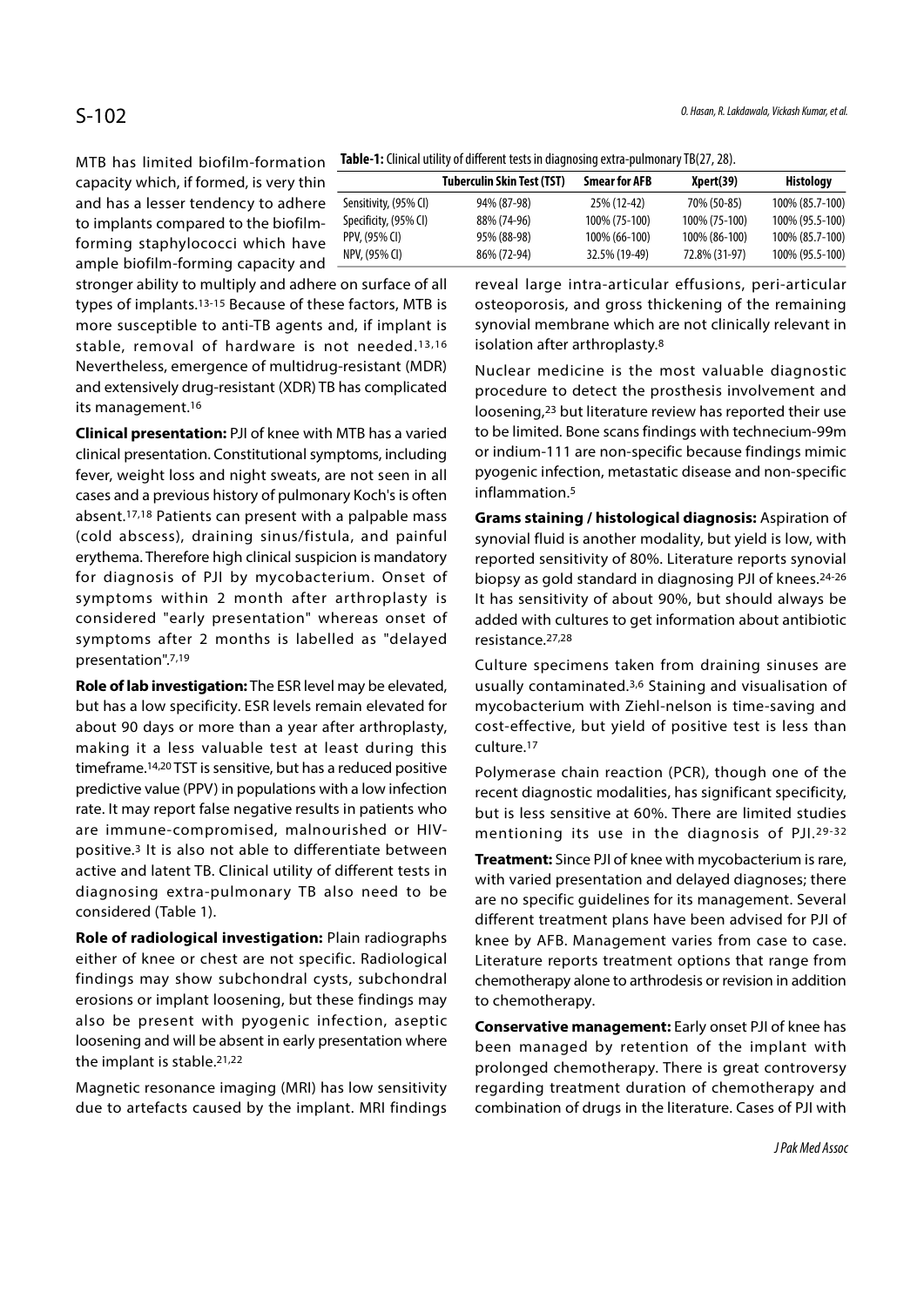| Inflammatory arthritis and Mycobacterium Tuberculosis infection                                        |         |                                                                   |                                                                |                                  |                                                                  |                                                 | $S-103$                      |
|--------------------------------------------------------------------------------------------------------|---------|-------------------------------------------------------------------|----------------------------------------------------------------|----------------------------------|------------------------------------------------------------------|-------------------------------------------------|------------------------------|
| Table-2: The cases of tuberculosis-prosthetic joint infection (TB-PJI) managed with medications alone. |         |                                                                   |                                                                |                                  |                                                                  |                                                 |                              |
| Author/year (ref.)                                                                                     | Age/sex | <b>Time</b><br>elapsed from<br>arthroplasty<br>to joint infection | <b>Time</b><br>elapsed from<br>joint infection<br>to diagnosis | <b>Concomitant</b><br>infections | <b>Medical therapy</b><br>(duration<br>in months) $*$            | Follow-up<br>from end of<br>therapy<br>(months) | <b>Complications</b>         |
| Marschall et al. 200840                                                                                | 48/M    | 6 months                                                          | 3 months                                                       | None                             | $I, P, E, M^6 \rightarrow I, P, E, R^6$                          | Not reported                                    | Death due to disseminated TB |
| Neogi et al. 2009 <sup>18</sup>                                                                        | 73/F    | 14 years                                                          | 2 months                                                       | None                             | I, P, E, $R^4 \rightarrow I$ , P, $R^3 \rightarrow I$ , $R^{11}$ | 36                                              | Not reported                 |
| Kadakia AP et al. 200716                                                                               | 85/F    | 1 month                                                           | 3 months                                                       | Staphylococcus                   | I, P, E, $R6$                                                    | Not reported                                    | Not reported                 |
| Veloci1et al(2018) <sup>6</sup>                                                                        | 34/F    | 8 months                                                          | 4 years                                                        | None                             | I, $R^{18}$ , P, $E^2$                                           | 24                                              | None                         |
| Eques Dubuc C et al. 2014 <sup>41</sup>                                                                | 77/F    | Not reported                                                      | 1 year                                                         | None                             | I, P, R (on therapy)                                             | 48                                              | None                         |

I: Isoniazid P: Pyrazinamide R: Rifampicin E: Ethambutol M: Moxifloxacin

MTB managed with medications alone are worth taking a look at (Table 2).

Surgical management: Surgical treatment options include debridement alone, single-stage or two-stage implant exchange or removal of prosthesis and arthrodesis. Chemotherapy alone or with surgical debridement has been used in early onset PJI. In late onset PJI, implant usually gets loose, and removal of implant is often required.33Wolfgang shared his experience of late onset PJI in knee, managed with removal of implant, extensive debridement and twostage revisions with adjuvant chemotherapy and good results at 1-year follow-up.32 A successful case of staged procedure in TB arthritis is also known. Figure 1 and 2 summarize a case of 55 years old lady presented with right knee pain, stiffness and difficulty walking not responding to conservative measures. Right knee was swollen, warm and tender with moderate effusion. Active range of motion 0-110 degrees. No varus/valgus or AP instability was seen on clinical examination. Blood tests were normal except for ESR and CRP, 75mm/hr and 2.14mg/dL, respectively. These features suggested erosive arthritis, which could be inflammatory. However TB should be considered high up in the differentials particularly in endemic areas with MTB. Patient



Figure-1: Preoperative knee x-ray showing juxta-articular osteopenia, peripheral osseous erosions and narrowing of joint space.

underwent debridement and open biopsy at first stage, which confirmed the diagnosis of TB.

Multidisciplinary approach including the surgeon, infectious disease team and microbiologist was followed. Following ATT for 10 months, patient had a successful TKA with an excellent outcome.

This strengthens the concept that not every erosive arthritis is a systemic inflammatory rheumatoid type, particularly so in our endemic areas of TB. Patient had no varus/valgus or AnteroPosterior (AP) instability on clinical examination. Blood tests were normal except for raised ESR and CRP. Pre-operative knee X-ray showed juxta-articular osteopenia, peripheral osseous erosions and narrowing of joint space. These features suggested erosive arthritis, which could be inflammatory. However, TB should be considered high up in the differentials, particularly in endemic areas with MTB. Patient underwent debridement and open biopsy at first stage, which confirmed the diagnosis of TB.

In endemic areas, one, therefore, has to make sure that TB is considered in the differential diagnosis of inflammatory arthritis as the radiological features alone



Figure-2: Postoperative x-rays show proper sagittal and coronal alignment. She is pain free at her 2nd year follow-up and is walking without any support.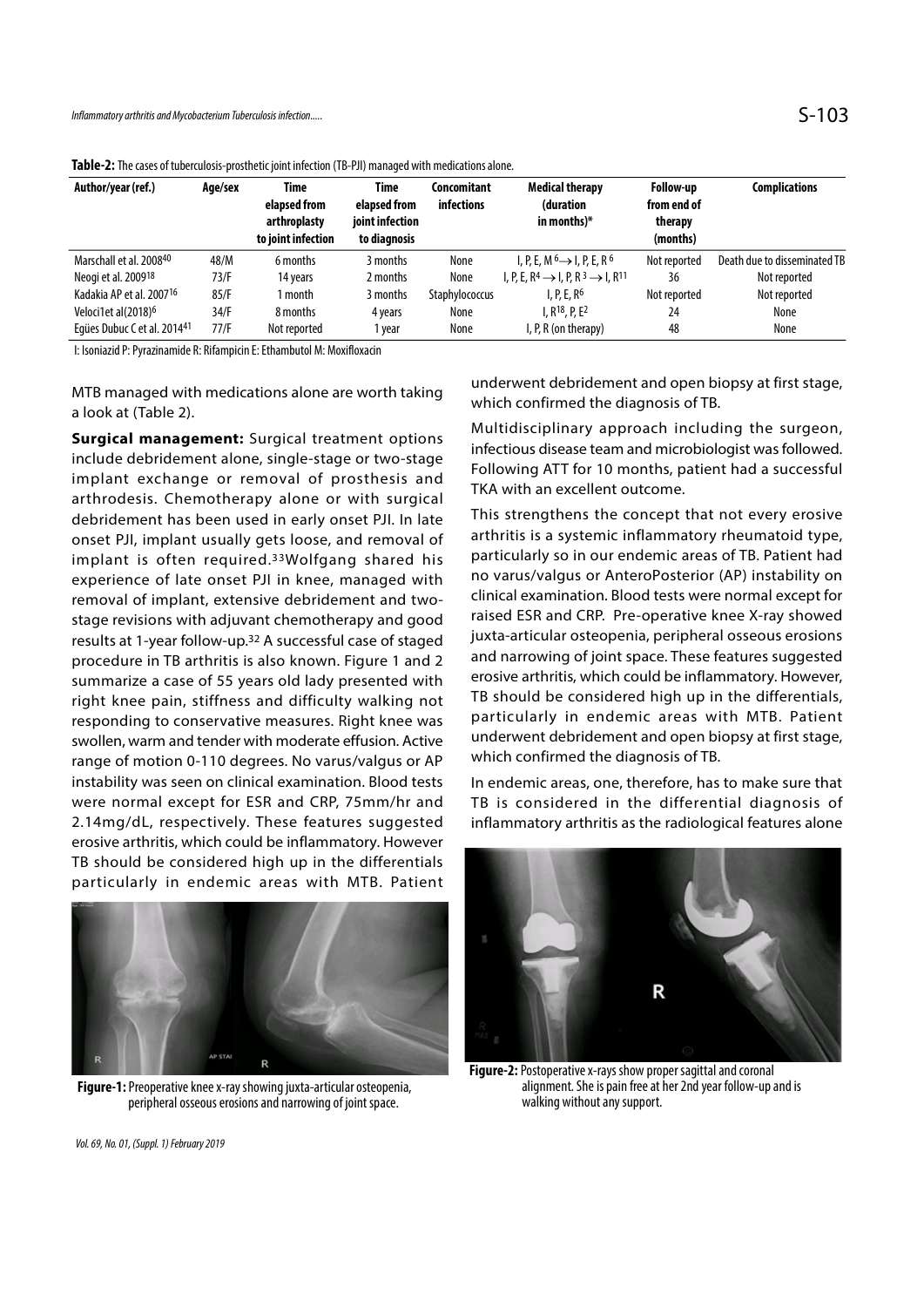| Author/year (ref.)                        | Age/sex                           | to joint infection<br>elapsed from<br>arthroplasty<br>Ĕ                          | joint infection<br>elapsed from<br>to diagnosis<br>Time | Concomitant<br><b>infections</b>    | Medical therapy<br>in months)*<br>(duration                                    | Surgical procedure                                                                                                                                                   | therapy to surgery (months)<br>Surgery Time elapsed<br>from start of medical | therapy (months)<br>from end of<br>Follow-up | Complications                                                 |
|-------------------------------------------|-----------------------------------|----------------------------------------------------------------------------------|---------------------------------------------------------|-------------------------------------|--------------------------------------------------------------------------------|----------------------------------------------------------------------------------------------------------------------------------------------------------------------|------------------------------------------------------------------------------|----------------------------------------------|---------------------------------------------------------------|
| Veloci1 et al 2008 <sup>6</sup>           | 62/M                              | Postoperatively                                                                  | 3 years                                                 | None                                | I, R(18), P <sup>2</sup>                                                       | Debridement and<br>implant retained                                                                                                                                  | Not reported                                                                 | 1 month                                      | None                                                          |
| Su et al 1996 <sup>42</sup>               | 16 knees , in<br>2 groups (A & B) | 12 months post TKA<br>diagnosed within<br>before TKA<br>B: 8 knees<br>A: 8 knees | Variable                                                | None                                | before TKA and<br>12m postTKA<br>B: 12m post<br>TKA only<br>A:20m              | Excisional arthroplasty for 1 case<br>of recurrent infection in group A<br>Debridement + ATT for 3 cases<br>Therapy(ATT) for 1 case<br><b>Only Anti Tuberculosis</b> | Within 12m                                                                   | 36                                           | 5 cases of reactivation<br>(1 in group A and<br>4 in group B) |
| Tokumoto et al. 1995 <sup>31</sup>        | 71/F                              | 2 months                                                                         | Not reported                                            | S. aureus                           | l E 18                                                                         | Debridement, explant<br>and later arthrodesis                                                                                                                        | ç                                                                            | 96                                           | None                                                          |
| Tokumoto et al. 1995 <sup>31</sup>        | 70/F                              | 38 years                                                                         | 3 months                                                | None                                | $\mathsf{IR}^{\,12}$                                                           | Debridement and explant                                                                                                                                              | Surgery first                                                                | 24                                           | Not reported                                                  |
| Lusk et al. 199543                        | 75/F                              | 16 years                                                                         | Not reported                                            | Not reported                        | $ R, P(0.7) $<br>$\rightarrow   P, E(5.3) $                                    | removal of arthroplasty<br>Debridement and                                                                                                                           | Surgery first                                                                | $\circ$                                      | Death(other reasons)                                          |
| Spinner et al. 199644                     | 70/F                              | 5 years                                                                          | 2 months                                                | Coagulasenegative<br>Staphylococcus | $R_{\rm s}$ E12                                                                | Debridement                                                                                                                                                          | Surgery first                                                                | $\overline{50}$                              | None                                                          |
| Al-Shaikh & Goodman 200345                | 73/F                              | 8 months                                                                         | 5 months                                                | S. aureus                           | $\begin{array}{c} \mid r, P, E(2,1) \\ \rightarrow \mid R, P^{12} \end{array}$ | Debridement and<br>later arthrodesis                                                                                                                                 | 5 months                                                                     | 12                                           | None                                                          |
| Marmor et al. 2004 <sup>14</sup>          | 66/M                              | 2 months                                                                         | 4 months                                                | None                                | $\mathsf{I}, \mathsf{R}, \mathsf{P}^{16}$                                      | Debridement and<br>staged exchange                                                                                                                                   | 14 months apart)<br>(procedures                                              | ွေ                                           | None                                                          |
| Marmor et al.2004 <sup>14</sup>           | 65/F                              | 3 months NR                                                                      | 6 months                                                | None                                | I, E, p8                                                                       | Debridement and<br>staged exchange                                                                                                                                   | reimplantation 14 months<br>Removal first,                                   | \$                                           | None                                                          |
| Wang et al. 200746                        | 72/M                              | 1 year                                                                           | 3 months                                                | None                                | I, R, P, E (0.7)                                                               | Debridement                                                                                                                                                          | Surgery first                                                                |                                              | Death due to MODS                                             |
| Khater et al. 2007 <sup>8</sup>           | 75/F                              | 3 months                                                                         | 1 month                                                 | S. aureus                           | $d$ uration) $\rightarrow$ $\mid$ E <sup>18</sup><br>I, R, P, E (unclear       | Debridement and explant                                                                                                                                              | ≝                                                                            | $\frac{8}{2}$                                | None                                                          |
| de Haan et al. 2008 <sup>20</sup>         | 75/F                              | 3 months                                                                         | 1 month                                                 | None                                | $I, R, P, E^9$                                                                 | Debridement                                                                                                                                                          | ō                                                                            | 36                                           | None                                                          |
| Lee et al. 2009 <sup>47</sup>             | 79/F                              | 2 months                                                                         | 2 months                                                | Not reported                        | R, E12                                                                         | Debridement                                                                                                                                                          | Surgery first                                                                | $\tilde{=}$                                  | None                                                          |
| Uppal Set al. 2010 <sup>36</sup>          | 27/5                              | 1 month                                                                          | 3 years                                                 | Not reported                        | $\mathsf{I},\mathsf{R},\mathsf{P},\mathsf{E}^{\mathsf{T}8}$                    | Debridement                                                                                                                                                          | $\sigma$                                                                     | Not Reported                                 | None                                                          |
| Kadakia AP et al. 2007 <sup>16</sup>      | 85/F                              | 1 month                                                                          | 3 months                                                | Staphylococcus                      | $I, R, P, E^6$                                                                 | None                                                                                                                                                                 | Variable                                                                     | Not reported                                 | Not reported                                                  |
| Harwin SF et al. [11]; 2013 <sup>48</sup> | 60/F                              | 7 months                                                                         | 2 years                                                 | None                                | $R^{21}P_E^{22}$                                                               | Staged exchange                                                                                                                                                      | $\overline{1}$                                                               | $\overline{24}$                              | None                                                          |
| Klein GR et al. 2012 <sup>38</sup>        | 36/F                              | 11 months                                                                        | 1 year                                                  | None                                | R, E, P, M, A <sup>19</sup>                                                    | Staged exchange<br>36 months                                                                                                                                         | reimplantation<br>Removal first,                                             | $\overline{ }$                               | None                                                          |
| Carrega G et al. 2012 <sup>37</sup>       | 72/5                              | 7 years                                                                          | Not reported                                            | None                                | $ R^{12},E^{12}$                                                               | Staged exchange                                                                                                                                                      | Surgery first                                                                | 12                                           | None                                                          |
| Carrega G et al. [19]; 2012 <sup>37</sup> | 80/F                              | Not reported                                                                     | Not reported                                            | None                                | $I, R^{14}, E^{12}$                                                            | Staged exchange                                                                                                                                                      | Surgery first                                                                | $\overline{ }$                               | Not reported                                                  |

 $S-104$  O. Hasan, R. Lakdawala, Vickash Kumar, et al.

J Pak Med Assoc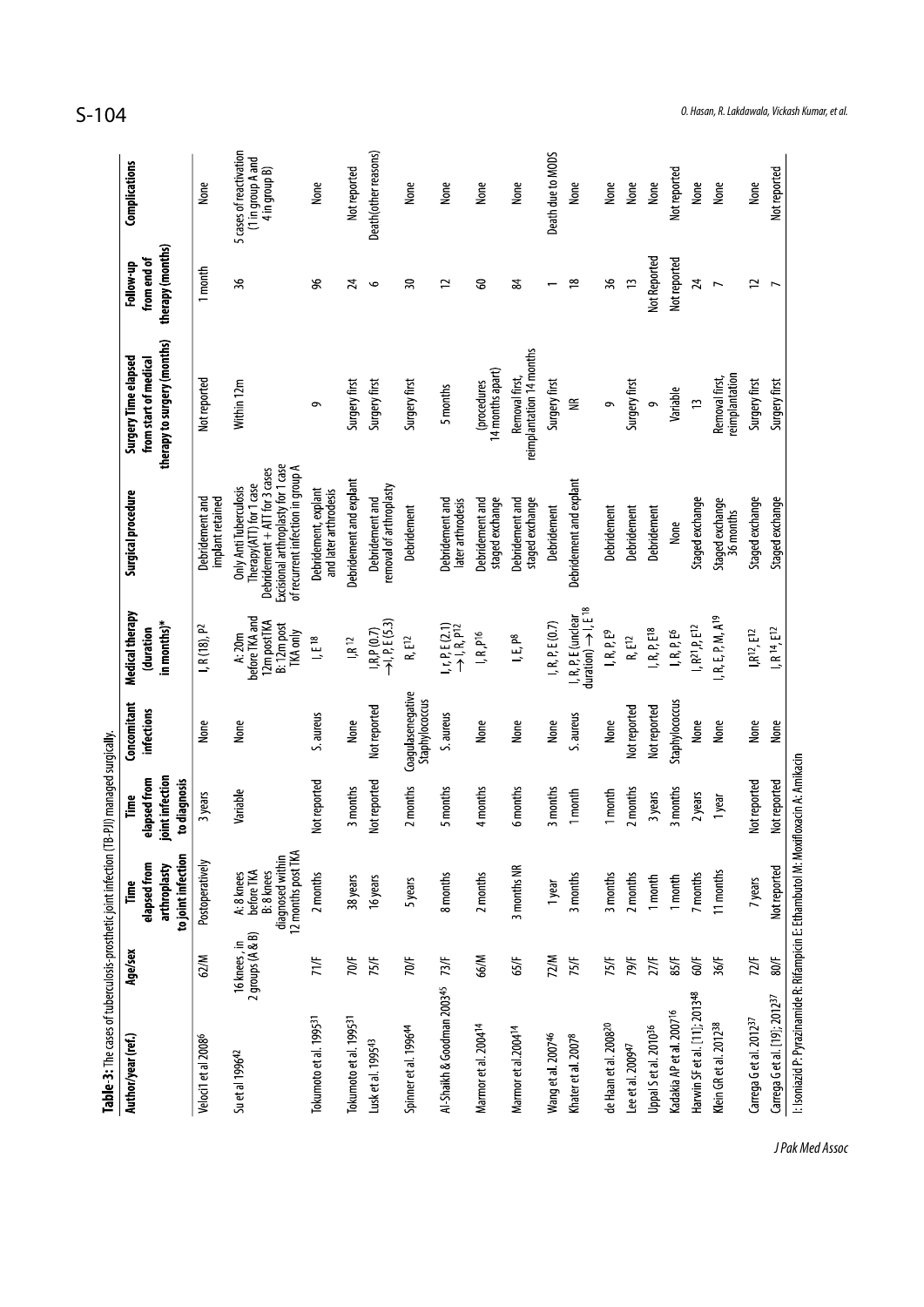

Figure-3: Right knee swelling and healed healthy scar with discharging sinus and non-healing wound over the lateral aspect of popliteal fossa (arrow).



Figure-4: X-rays showing the osteolysis around the unstable implant with significant bone loss and erosions with knee effusion.

are not enough to differentiate between these conditions. Indeed, these two different pathologies of arthritis present with same laboratory and radiological findings include elevated ESR and CRP, as well as erosive arthritis without formation of osteophytes and with mono-articular involvement.

Cases of TB-PJI managed surgically by debridement and retention of implant, debridement and explant, staged procedure (debridement followed by TKA) or arthrodesis have been known (Table 3).34

Surgical treatment depends on the status of implant fixation. Implant may be retained if it is stable and only debridement followed by chemotherapy may be<br>1. World Health Organization. Global tuberculosis control: required. This strategy has been reported successfully in multiple cases and studies.19,29,35,36

In case of implant loosening or co-infection with 2. Barnes S, Salemi C, Fithian D, Akiyama L, Barron D, Eck E, et al. An pyogenic organism, removal of loose implant and staged revision have been reported.<sup>37,38</sup> In recurrent infection 3. Miandad M, Burke F, Nawaz-ul-Huda S, Azam M. Tuberculosis cases in severely sick patients, arthrodesis, if bone stock is available, or above-knee amputation, in cases with

significant bone loss and destruction, can be potential options to improve patients' quality of life. Figure 3 and 4 showing a 68 year old lady with multiple comorbids. Right TKA done for reported advanced OA outside our institution. Presented with pain and swelling of right knee within 11 months postoperatively. Patient underwent debridement and implant removal. Peroperative cultures grew MTB. Planned for revision TKA once free from disease or arthrodesis. Patient was kept on ATT but was not compliant and had multiple hospital admissions due to heart failure, asthma, electrolyte imbalance and drowsiness. This unfortunate sick lady had recurrent TB infection with significant bone loss and ultimately underwent above knee amputation.

## Conclusion

Obtaining synovial specimens and specifically requesting TB culture and histology are the most pertinent investigations. Early diagnosis and treatment may prevent prosthetic loosening and avoid revision surgery with significant benefit to the patient and optimising outcomes and resources. Adding to this challenge is inflammatory arthritis affecting the knee joint present with almost identical features on clinical examination, laboratory tests and radiographical findings. TB should always be amongst differential diagnosis in cases of erosive inflammatory arthritis in endemic areas. Needless to say that this issue should be dealt with in multi-disciplinary setting including experienced surgeon, infection disease control consultant, histopathologist and public health workers to improve the outcome of these patients in a developing country.

**Disclaimer:** We declare that this paper was not previously presented or published anywhere. This was not part of any other projects. **Disclaimer:** We declare that this paper was not previously<br>presented or published anywhere. This was not part of<br>any other projects.<br>**Conflict of Interest:** No conflicts of interest to disclose.<br>**Sources of Funding:** No f

Conflict of Interest: No conflicts of interest to disclose. **Sources of Funding: No funding from any source for this** paper. any other projects.<br> **Conflict of Interest:** No conflicts of interest to disclose.<br> **Sources of Funding:** No funding from any source for this<br>
paper.<br> **References**<br>
1. World Health Organization. Global tuberculosis control

### References

- epidemiology, planning, financing: WHO report 2009. [Internet] Geneva: World Health Organization; 2009 [cited 2018 December 30] Available from: http://www.who.int/iris/handle/10665/44035 **Sources or Funding:** No funding from any source for this<br>paper.<br>**References**<br>1. World Health Organization. Global tuberculosis control:<br>epidemiology, planning, financing: WHO report 2009. [Internet]<br>Geneva: World Health O
- enhanced benchmark for prosthetic joint replacement infection rates. Am J Infect Control 2006;34:669-72.
- incidence in Karachi: a spatio-temporal analysis. Geografia Malays J Soc Space 2017;10:1-8.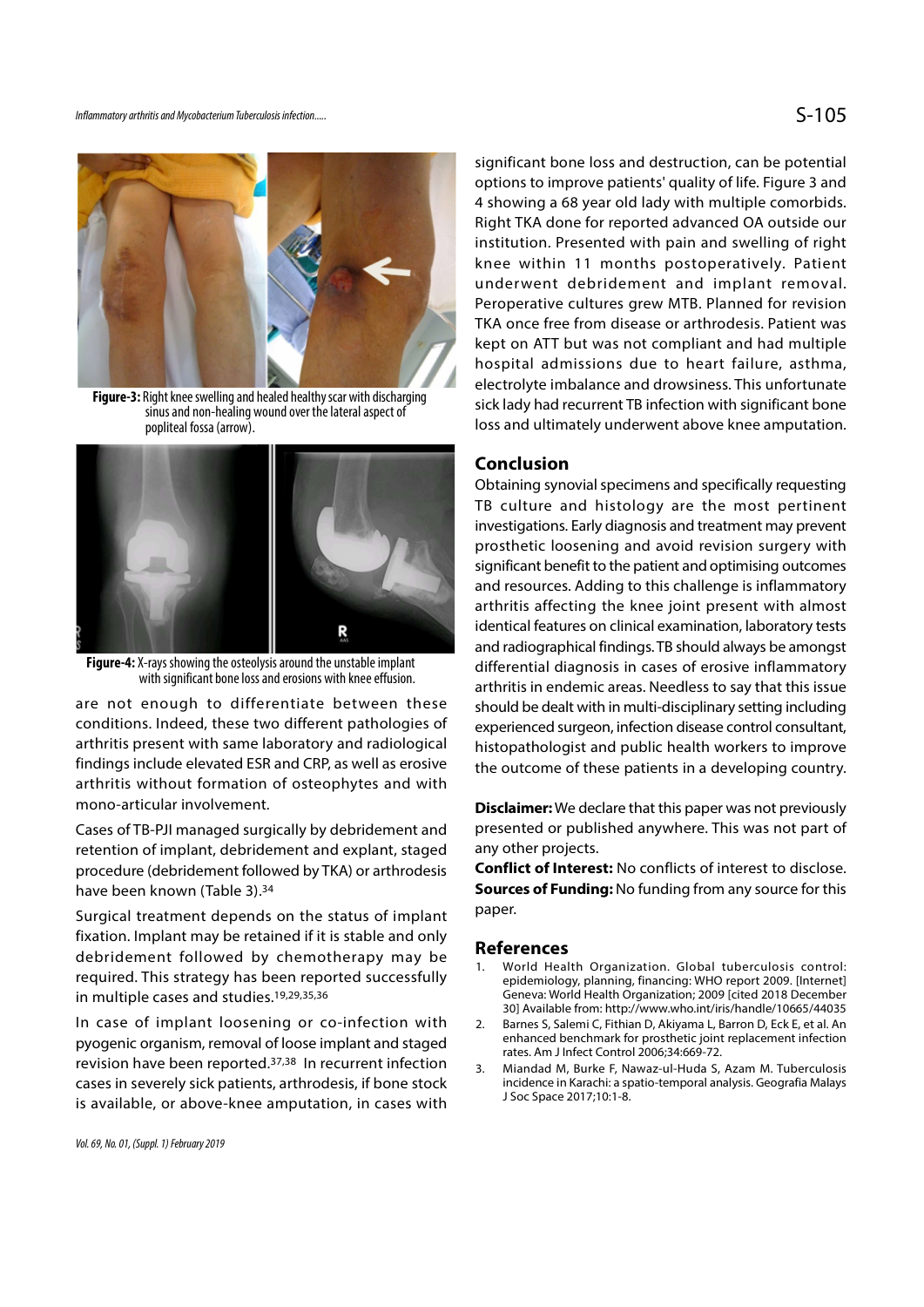- 5-106<br>4. Salemi C, Anderson D, Flores D. American Society of Anesthesiology<br>5. Scoring discrepancies affecting the National Nosocomial Infection<br>5. Della Valle<br>5. McCullough C. Tuberculosis as a late complication of total scoring discrepancies affecting the National Nosocomial Infection 25. Della Valle C, Parvizi J, Bauer TW, Dicesare PE, Evans RP, Segreti J, Surveillance System: surgical-site-infection risk index rates. Infect Control Hosp Epidemiol 1997;18:246-7. 5-106<br>
Salemi C, Anderson D, Flores D. American Society of Anesthesiology<br>
scoring discrepancies affecting the National Nosocomial Infection<br>
Surveillance System: surgical-site-infection risk index rates. Infect<br>
Control H Commission D, Flores D. American Society of Anesthesiology<br>
Salemi C, Anderson D, Flores D. American Society of Anesthesiology<br>
Surveillance System: surgical-site-infection risk index rates. Infect<br>
Surveillance System: su **5-106**<br> **4.** Salemi C, Anderson D, Flores D. American Society of Anesthesiology<br>
scoring discrepancies affecting the National Nosocomial Infection<br>
25.<br>
Surveillance System: surgical-site-infection risk index rates. Infec **5-106**<br> **4.** Salemi C, Anderson D, Flores D. American Society of Anesthesiology<br>
scoring discrepancies affecting the National Nosocomial Infection<br>
Surveillance System: surgical-site-infection risk index rates. Infect<br>
te 8. Salemi C, Anderson D, Flores D. American Society of Anesthesiology<br>
scoring discrepancies affecting the National Nosocomial Infection<br>
Surveillance System: surgical-site-infection risk index rates. Infect<br>
te al. Dia<br>
C
- 
- A, et al. Tubercular prosthetic joint infection: two case reports and literature review. Infection 2018;46:55-68.
- United States. N Engl J Med 2011;364:1441-8 .
- joint infection by Mycobacterium tuberculosis: an unusual case 28. Li Y, Jia W, Lei G, Zhao D, Wang G, Qin S. Diagnostic efficiency of report with literature review. South Med J 2007;100:66-9.
- Surveillance System: surgical-site-infection risk index rates. Infect<br>
Control Hosp Epidemiol 1997;18:246-7.<br>
5. McCullough C. Tuberculosis as a late complication of total hip<br>
replacement. Acta Orthop Scand 1977;48:508-10 Prosthetic joint infection due to Mycobacterium tuberculosis: a 10.1371/journal.pone.0198600.<br>Case series and review of the literature. Am J Orthop (Belle Mead 29. Nocera RM, Sayle B, Rogers C, Wilkey D. Tc-99m MDP and ind case series and review of the literature. Am J Orthop (Belle Mead NJ) 1998;27:219-27. 10. Veloci S, Mencarini J, Lagi F, Beltrami G, Campanacci DA, Bartoloni hom<br>
10. A, et al. Tubercular prosthetic joint infection: two case reports and infe<br>
literature review. Infection 2018;46:55-68.<br>
27. Leve the conditi Iterature review. Infection 2018;46:55-68. <br>
17. Horsburgh Jr CR, Rubin EJ. Latent tuberculosis infection in the and interferom<br>
United States. N Engl J Med 2011;364:1441-8. annong young<br>
8. Khater FJ, Samnani IQ, Mehta JB
- total hip replacement. J Bone Joint Surg Br 1979;61-B:148-50.
- Mycobacterium tuberculosis: a case study and review of the 31. Tokumoto JI, Follansbee SE, Jacobs RA. Prosthetic joint infection literature. SA Orthop J 2013;12:64-8.
- 12. Rhater FJ, Samnani IQ, Mehta JB, Moorman JP, Myers JW. Prosthetic<br>
igiont infection by Mycobacterium tuberculosis: an unusual case<br>
12. report with literature review. South Med J 2007;100:66-9.<br>
9. Berbari EF, Hanssen after total knee arthroplasty on hospital and surgeon resource utilization. A micro costing analysis. Orthop Proc 2009;91-B(Suppl II):314. case series and review of the literature. Am J Orthop (Belle Mead 29. Not NJ) 1998;27:219-27.<br>
10. Johnson R, Barnes K, Owen R. Reactivation of tuberculosis after<br>
total hip replacement. J Bone Joint Surg Br 1979;61-B:148total hip replacement. J Bone Joint Surg Br 1979;61-B:148-50. 30. Palestro CJ. N<br>
11. Burger JD, de Jong H, Total knee replacement infected with<br>
Mycobacterium tuberculosis: a case study and review of the 31. Tokumoto JJ, literature. SA Orthop J 2013;12:64-8.<br>
12. Poultsides LA, Karydakis G, Karachalios T, Kaitelidou D, Infect Dis 19<br>
12. Wolfgang Constantinou V, Liaropulos b, Let al. The impact of infection<br>
after total knee arthroplasty o
- Staphylococcus epidermidis and Mycobacterium tuberculosis on
- total knee arthroplasty: report of 3 cases and review of the literature. J Arthroplasty 2004;19:397-400. after total knee arthroplasty on hospital and surgeon resource<br>
utilization. A micro costing analysis. Orthop Proc 2009;91-B(Suppl<br>
III):314.<br>
16. KA, Chung YG, Ryoo SJ. Adherence and biofilm formation of between Staphyloc 13. Ha KY, Chung YG, Ryoo SJ. Adherence and biofilm formation of Staphylococcus epidermidis and Mycobacterium tuberculosis on various spinal implants. Spine (Phila Pa 1976) 2005;30:38-43.<br>
14. Marmor M, Parnes N, Dekel S.
- knee joint treated with antituberculosis drugs: a case report. Acta Orthop Traumatol Turc 2013;47:440-3.
- total knee replacement performed for medial tibial plateau fracture: a case report. Acta Orthop Belg 2007;73:661-4.
- pulmonary tuberculosis developing at sites of previous trauma. J
- Infect 2013;66:313-9.<br>18. Neogi DS, Kumar A, Yadav CS, Singh S. Delayed periprosthetic 14. Marmor M, Parnes N, Dekel S. Tuberculosis infection complicating after totta knee arthroplasty: report of 3 cases and review of the literature.<br>
18. Koruk ST, Sipahio?lu S, Cali?ir C. Periprosthetic tuberculosis of the tuberculosis after total knee replacement: is conservative treatment possible? Acta Orthop Belg 2009;75:136-40.<br>19. Griffith DE, Aksamit T, Brown-Elliott BA, Catanzaro A, Daley C, Gordin
- 15. Koruk ST, Sipahio?lu S, Cali?ir C. Periprosthetic tuberculosis of the<br>
knee joint treated with antituberculosis drugs: a case report. Acta<br>
Orthop Traumatol Turc 2013;47:440-3.<br>
16. Kadakia AP, Williams R, Langkamer VG F, et al. An official ATS/IDSA statement: diagnosis, treatment, and prevention of nontuberculous mycobacterial diseases. Am J Respir Crit Care Med 2007;175:367-416. total knee replacement performed for medial tibial plateau fracture: join<br>
2. Barr DA, Whittington AM, White B, Patterson B, Davidson RN. Extra-<br>
2. Carr DA, White B, Patterson B, Davidson RN. Extra-<br>
2. Carr pulmonary tub pulmonary tuberculosis developing at sites of previous trauma. J<br>
Infect 2013;66:313-9.<br>
18. Neogi DS, Kumar A, Yadav CS, Singh S. Delayed periprosthetic 38.<br>
tuberculosis after total knee replacement: is conservative trea tuberculosis after total knee replacement: is conservative treatment<br>
20. Tieffith DE, Aksamit T, Brown-Elliott BA, Catanzaro A, Daley C, Gordin<br>
20. Griffith DE, Aksamit T, Brown-Elliott BA, Catanzaro A, Daley C, Gordin<br>
- joint tuberculosis of the knee following total knee arthroplasty after 61 years: a case report. Knee 2008;15:336-8.
- Aseptic loosening, not only a question of wear: a review of different theories. Acta Orthop 2006;77:177-97.
- diagnosis and treatment. Swiss Med Wkly 2005;135:243-51.
- 19. Griffith DE, Aksamit T, Brown-Elliott BA, Catanzaro A, Daley C, Gordin and Eigenostic prevention of nontibercultous mycobacterial diseases. Am J Respirmed to the Unercultous metrem of ontibercultous metrem of the there joint infection due to Mycobacterium tuberculosis following a 43. Lusk RH, Wienke EC, Milligan TW, Albus TE. Tuberculous and subtrochanteric fracture: a case report and review of the literature. Arch Orthop Trauma Surg 2000;120:470-2. 20. de Haan J, Vreeling A, van Hellemondt GG. Reactivation of ancient<br>
20. joint tuberculosis of the knee following total knee arthroplasty<br>
21. Sundfeldt M, Carlsson LV, Johansson CB, Thomsen P, Gretzer C.<br>
21. Sundfeldt
- Accuracy of diagnostic tests for prosthetic joint infection: a systematic review. Knee Surg Sports Traumatol Arthrosc

2016;24:3064-74.

- 9. Hasan, R. Lakdawala, Vickash Kumar, et al.<br>2016;24:3064-74.<br>25. Della Valle C, Parvizi J, Bauer TW, Dicesare PE, Evans RP, Segreti J,<br>et al. Diagnosis of periprosthetic joint infections of the hip and<br>knee. J Am Acad Or et al. Diagnosis of periprosthetic joint infections of the hip and knee. J Am Acad Orthop Surg 2010;18:760-70.
- 2016;24:3064-74.<br>
26. Hasan, R. Lakdawala, Vickash Kumar, et al.<br>
26. Della Valle C, Parvizi J, Bauer TW, Dicesare PE, Evans RP, Segreti J,<br>
et al. Diagnosis of periprosthetic joint infections of the hip and<br>
knee. J Am Ac Prospective analysis of a sterile, semi-automated tissue biopsy homogenization method in the diagnosis of prosthetic joint infections. In Vivo 2017;31:937-42.
- 2016;24:3064-74.<br>
22. Della Valle C, Parvizi J, Bauer TW, Dicesare PE, Evans RP, Segreti J,<br>
22. Della Valle C, Parvizi J, Bauer TW, Dicesare PE, Evans RP, Segreti J,<br>
22. Guren C, Harrasser N, Pohlig F, Banke IJ, Lenze D, and interferon-? release assay in the diagnosis of active tuberculosis among young adults: a prospective observational study. BMC Infect Dis 2011;11:96. doi: 10.1186/1471-2334-11-96. 2016;24:3064-74.<br>
25. Della Valle C, Parvizi J, Bauer TW, Dicesare PE, Evans RP, Segreti J,<br>
et al. Diagnosis of periprosthetic joint infections of the hip and<br>
knee. J Am Acad Orthop Surg 2010;18:760-70.<br>
26. Suren C, Har 26. Suren C, Harrasser N, Pohlig F, Banke IJ, Lenze U, Lenze F, et al.<br>
Prospective analysis of a sterile, semi-automated tissue biopsy<br>
homogenization method in the diagnosis of prosthetic joint<br>
infections. In Vivo 2017; infections. In Vivo 2017;31:937-42.<br>
27. Lee JE, Kim HJ, Lee SW. The clinical utility of tuberculin skin test<br>
and interferon-? release assay in the diagnosis of active tuberculosis<br>
among young adults: a prospective obser
- Xpert MTB/RIF assay for osteoarticular tuberculosis in patients with inflammatory arthritis in China. PLoS One 2018;13:e0198600. doi: 10.1371/journal.pone.0198600. and interferon-? release assay in the diagnosis of active tuberculosis<br>among young adults: a prospective observational study. BMC Infect<br>Dis 2011;11:96. doi: 10.1186/1471-2334-11-96.<br>28. Li Y, Jia W, Lei G, Zhao D, Wang G, 28. Li Y, Jia W, Lei G, Zhao D, Wang G, Qin S. Diagnostic efficiency of<br>
Xpert MTB/RIF assay for osteoarticular tuberculosis in patients with<br>
inflammatory arthritis in China. PLoS One 2018;13:e0198600. doi:<br>
10.1371/journ
- 111 chloride scintigraphy in skeletal tuberculosis. Clin Nucl Med 1983;8:418-20.
- past, present, and future. World J Radiol 2014;6:446-58.
- due to Mycobacterium tuberculosis: report of three cases. Clin Infect Dis 1995;21:134-6.
- Papakonstantinou V, Liaropoulosb L, et al. The impact of infection 32. Wolfgang GL. Tuberculosis joint infection following total knee arthroplasty. Clin Orthop Relat Res 1985;201:162-6.
- inflammatory arthritis in China. PLoS One 2018;13:e0198600. doi:<br>
10.1371/journal.pone.0198600.<br>
29. Nocera RM, Sayle B, Rogers C, Wilkey D. Tc-99m MDP and indium-<br>
111 chloride scintigraphy in skeletal tuberculosis. Clin centered infection: an in vitro and in vivo experimental comparison between Staphylococcus aureus and Mycobacterium tuberculosis. Spine (Phila Pa 1976) 2011;36:103-8. 1983;8:418-20.<br>
30. Palestro CJ. Nuclear medicine and the failed joint replacement:<br>
past, present, and future. World J Radiol 2014;6:446-58.<br>
31. Tokumoto JI, Follansbee SE, Jacobs RA. Prosthetic joint infection<br>
due to M 31. Tokumoto JI, Follansbee SE, Jacobs RA. Prosthetic joint infection<br>due to Mycobacterium tuberculosis: report of three cases. Clin<br>Infect Dis 1995;21:134-6.<br>32. Wolfgang GL. Tuberculosis joint infection following total k arthroplasty. Clin Orthop Relat Res 1985;201:162-6.<br>
33. Chen WH, Jiang LS, Dai LY. Influence of bacteria on spinal implant-<br>
centered infection: an in vitro and invoe experimental comparison<br>
between Staphylococcus aureus
- various spinal implants. Spine (Phila Pa 1976) 2005;30:38-43. after total knee arthroplasty: a systematic review and pooled analysis. Scand J Infect Dis 2013;45:907-14.
- Y. Use of polymerase chain reaction to diagnose tuberculous arthritis from joint tissues and synovial fluid. Arch Pathol Lab Med 2004;128:205-9. between Staphylococcus aureus and Mycobacterium tuberculosis.<br>
Spine (Phila Pa 1976) 2011;36:103-8.<br>
34. Kim JJ, Kim JH. Late onset Mycobacterium tuberculosis infection<br>
after total knee arthroplasty: a systematic review a after total knee arthroplasty: a systematic review and pooled<br>
analysis. Scand J Infect Dis 2013;45:907-14.<br>
35. Titov AG, Vyshnevskaya EB, Mazurenko SI, Santavirta S, Konttinen<br>
Y. Use of polymerase chain reaction to diag
	- joint after knee replacement surgery. J Glob Infect Dis 2010;2:71- 2.
	- G. Prosthetic joint infections due to Mycobacterium tuberculosis:
	- a report of 5 cases. Int J Surg Case Rep 2013;4:178-81.<br>38. Klein GR, Jacquette GM. Prosthetic knee infection in the young immigrant patient - do not forget tuberculosis! J Arthroplasty
	- Titov AG, Vyshnevskaya EB, Mazurenko SI, Santavirta S, Konttinen<br>Y. Use of polymerase chain reaction to diagnose tuberculous arthritis<br>from joint itssues and synovial fluid. Arch Pathol Lab Med<br>2004;128:205-9.<br>Uppal S, Gar 9. V. Use of polymerase chain reaction to diagnose tuberculous arthritis<br>
	from joint tissues and synovial fluid. Arch Pathol Lab Med<br>
	2004;128:205-9.<br>
	36. Uppal S, Garg R. Tubercular infection presenting as sinus over ankl Diagnostic accuracy of the Xpert MTB/RIF assay for extrapulmonary tuberculosis in children with musculoskeletal infections. Pediatr Infect Dis J 2016;35:1165-8. is in a first marrial Strate The State of Chinect Disable Market Disable C. Carega G, Bartolacci V, Burastero G, Finocchio GC, Ronca A, Riccio G. Prosthetic joint infections due to Mycobacterium tuberculosis:<br>a report of 5
	- tuberculosis following total knee arthroplasty in an HIV patient. Infection 2008;36:274-8.
	- G. Prosthetic joint infections due to Mycobacterium tuberculosis:<br>
	a report of 5 cases. Int J Surg Case Rep 2013;4:178-81.<br>
	88. Klein GR, Jacquette GM. Prosthetic knee infection in the young<br>
	immigrant patitent do not f Otano J. Prosthesis infection by Mycobacterium tuberculosis in a patient with rheumatoid arthritis: a case report and literature review. Reumatol Clin 2014;10:347-9. 2012;27:1414.e1-4. doi: 10.1016/j.arth.2011.09.020.<br>
	39. Held M, Laubscher M, Mears S, Dix-Peek S, Workman L, Zar H, et al.<br>
	Diagnostic accuracy of the Xpert MTB/RIF assay for extrapulmonary<br>
	tuberculosis in children with Diagnostic accuracy of the Xpert MTB/RIF assay for extrapulmonary<br>tuberculosis in children with musculoskeletal infections. Pediatr<br>Infect Dis J 2016;35:1165-8.<br>40. Marschall J, Evison JM, Droz S, Studer U, Zimmerli S. Dis 40. Marschall J, Evison JM, Droz S, Studer U, Zimmerli S. Disseminated<br>tuberculosis following total knee arthroplasty in an HIV patient.<br>Infection 2008;36:274-8.<br>41. Egües Dubuc C, Uriarte Ecenarro M, Errazquin Aguirre N,
	- arthritis. Clin Orthop Relat Res 1996;323:181-7.
	- foreign?body granulomatous reactions involving a total knee prosthesis. Arthritis Rheum 1995;38:1325-7.
	- due to Mycobacterium tuberculosis in patients with no prior history of tuberculosis. J Arthroplasty 1996;11:217-22.